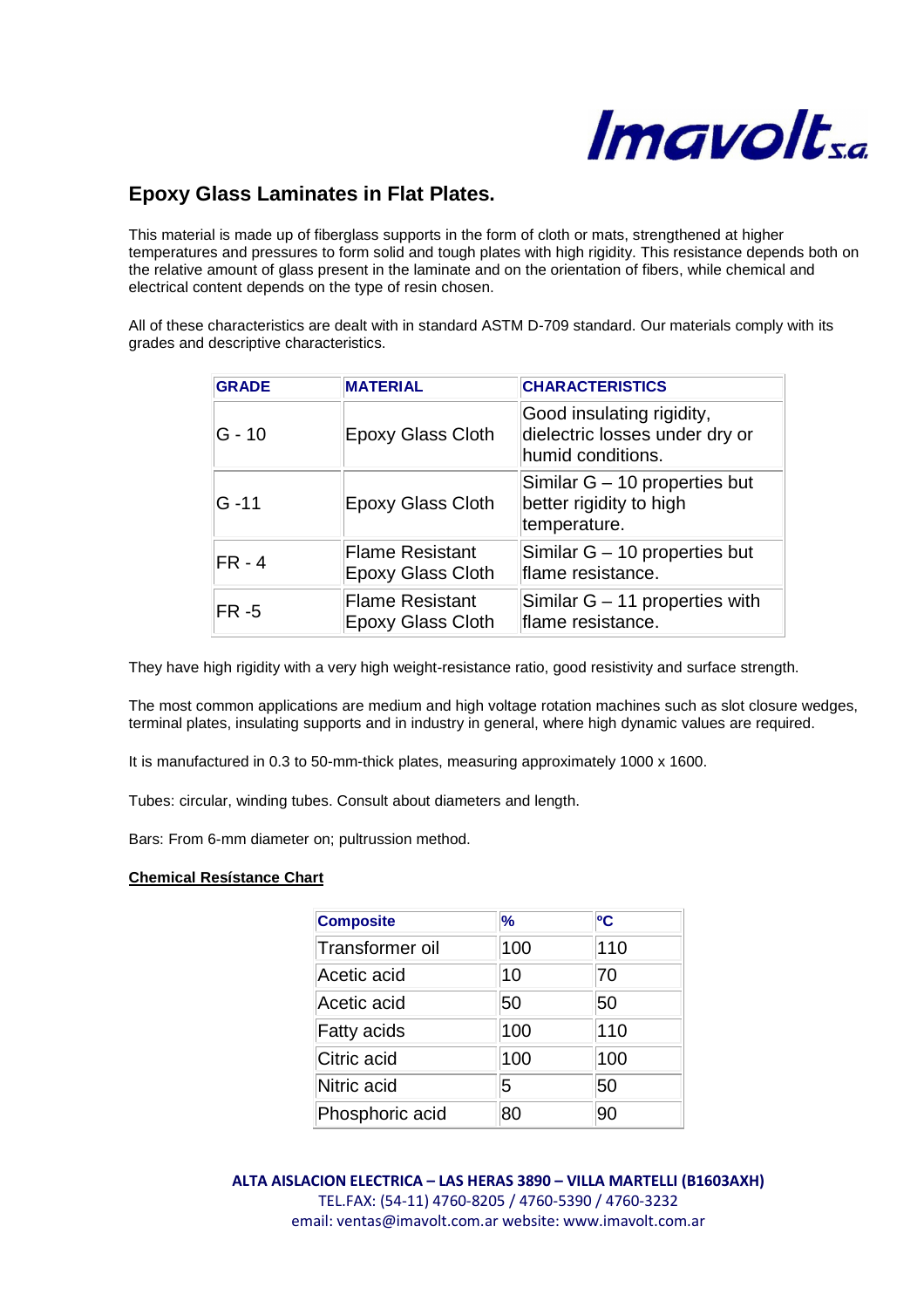

| Sulfuric acid             | 25  | 90  |
|---------------------------|-----|-----|
| Sulfuric acid             | 50  | 70  |
| Tanic acid                | 100 | 90  |
| Methanol                  | 100 | 20  |
| Ethanol                   | 100 | 20  |
| Aqua ammonia              | 5   | 60  |
| Calcium hydroxide         | 25  | 80  |
| Sodium hydroxide          | 10  | 50  |
| Sodium hydroxide          | 25  | 60  |
| Hydrogen peroxide         | 30  | 70  |
| Sodium hypochlorite       | 15  | 110 |
| Carbon monoxide           |     | 100 |
| Sodium bicarbonate        | 100 | 100 |
| Acetic acid*              | 100 | 100 |
| Sodium cyanide            | 100 | 100 |
| Sodium phosphate          | 100 | 100 |
| Potassium nitrate         | 100 | 100 |
| Potassium<br>permanganate | 100 | 100 |
| Zinc chloride             | 100 | 100 |

## **Properties of Epoxy Glass Laminates**

| <b>Properties</b>       | <b>Unit</b>                | $G - 10$ | $FR - 4$ | $G - 11$ | <b>FR -5</b> | <b>Felt or Mat</b> |
|-------------------------|----------------------------|----------|----------|----------|--------------|--------------------|
| Density                 | G/cm <sup>3</sup>          | 1.80     | 1.80     | 1.80     | 1.80         | 1.78               |
| Tensile<br>strength     | Kg/cm <sup>2</sup>         | 3300     | 3300     | 3600     | 3500         | 1600               |
| Flexural<br>strength    | $\text{Kg/cm}^2$           | 3500     | 3500     | 3500     | 3500         | 1800               |
| Compression<br>strength | Kg/cm <sup>2</sup>         | 3900     | 3900     | 3900     | 3900         | 2200               |
| Impact<br>strength      | $Kg$ cm/cm                 | 50 - 600 | 50 - 60  | 70 - 80  | 70 - 80      | 70                 |
| Module of<br>elasticity | Kg/cm x<br>10 <sup>3</sup> | 190      | 190      | 200      | 200          | 180                |
| Dielectric<br>constant  |                            | 5.5      | 5.5      | 5.5      | 5.5          | 4.8                |

**ALTA AISLACION ELECTRICA – LAS HERAS 3890 – VILLA MARTELLI (B1603AXH)** TEL.FAX: (54-11) 4760-8205 / 4760-5390 / 4760-3232 email: ventas@imavolt.com.ar website: www.imavolt.com.ar